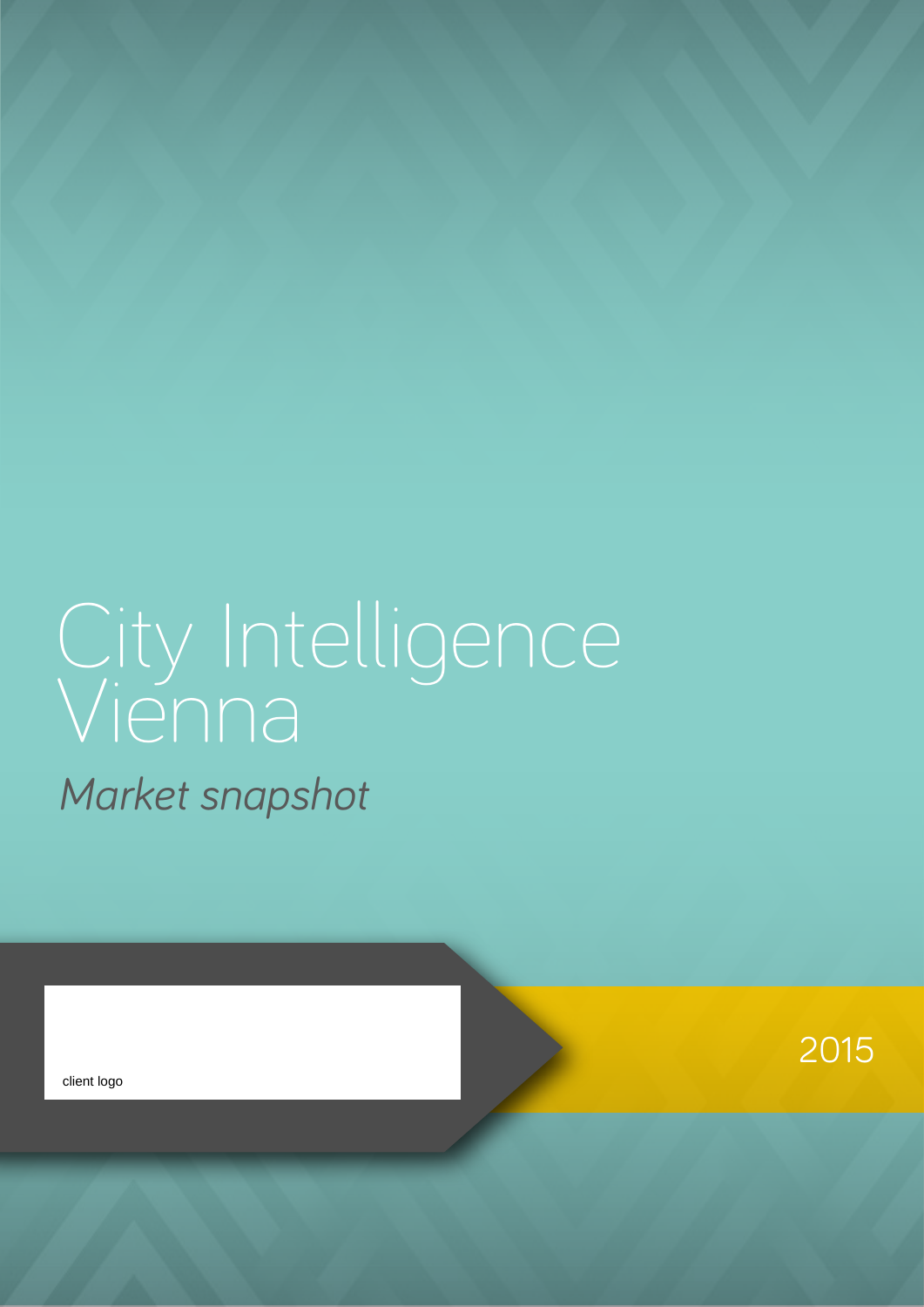## **city intelligence - VIENNA**

Copyright © 2015 <sub>client name</sub>

Prepared for:

client logo & contact information

Prepared by:



StudentMarketing Ltd. Herrengasse 1-3, 1010 Vienna, Austria | +43-650-612-4527 www.student-market.com | research@student-market.com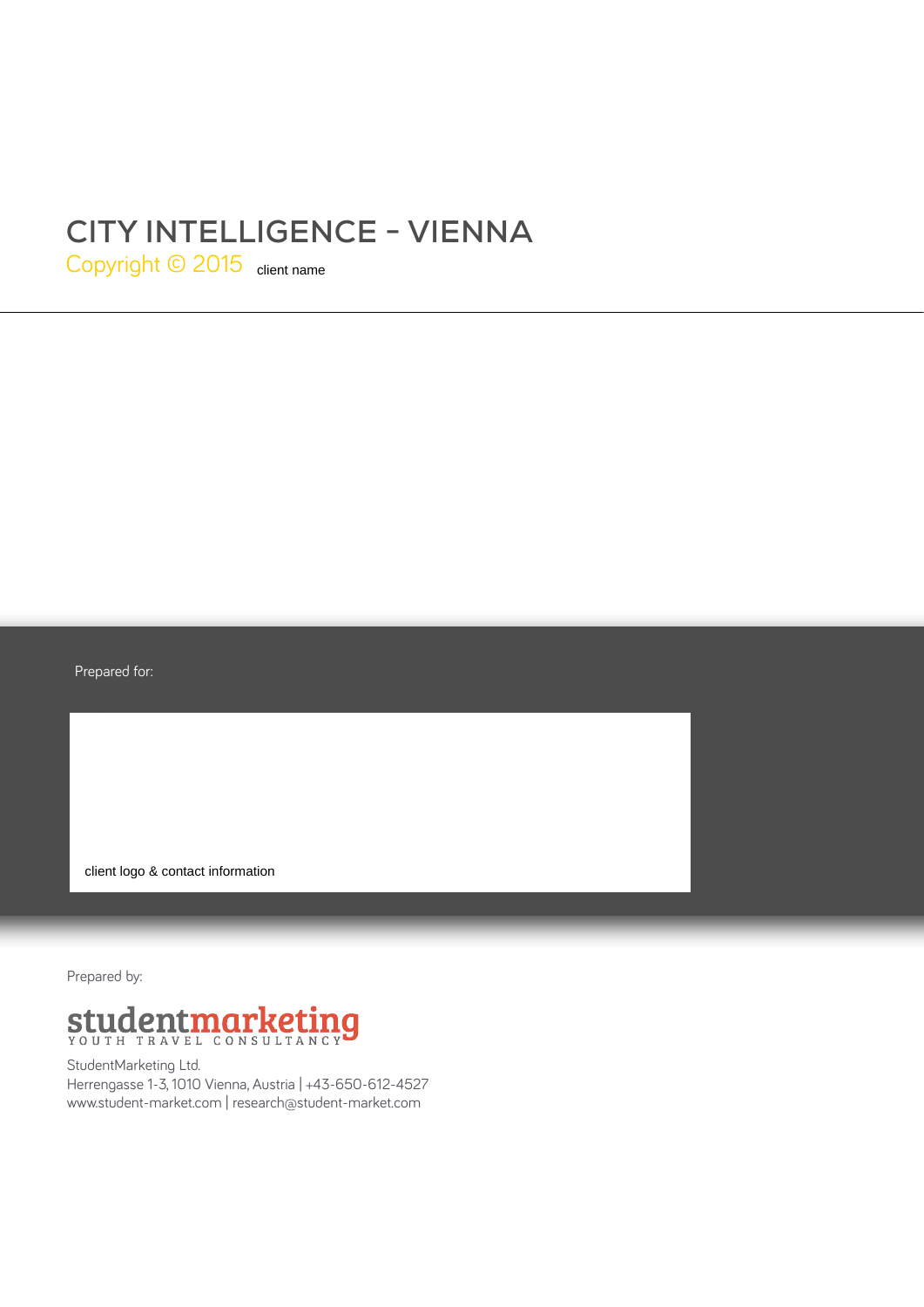# Market snapshot **MARKET SNAPSHOT**

**Overview of Higher education**

In Vienna, students form more than 10% of the city's population. A total number of 187,303 students are spread among 13 universities and 12 colleges. Furthermore, there are 11 public higher education institutions in the city, which attract the vast majority of students - 166,638.

| Overview of higher education institutions and student numbers in Vienna                       |                     |                                     |                     |                                             |  |  |
|-----------------------------------------------------------------------------------------------|---------------------|-------------------------------------|---------------------|---------------------------------------------|--|--|
|                                                                                               | Public sector       |                                     | Private sector      |                                             |  |  |
| Type of institution<br><b>Universities</b><br>Colleges of teacher education<br>Other colleges | No. of institutions | No. of students<br>163,456<br>3,182 | No. of institutions | No. of students<br>3,882<br>2,825<br>13,958 |  |  |
| <b>TOTAL</b>                                                                                  | 11                  | 156,638                             | 14                  | 20,665                                      |  |  |

**Source:** Statistik Vienna

The number of students (both domestic and international) enroled at universities in Vienna has been rising at an average annual rate of 4.2% since 2005/06. With this pace of growth, the total student population increased by 42,582 students over the past decade. Last year, however, there were 6,492 less students at universities in Vienna.

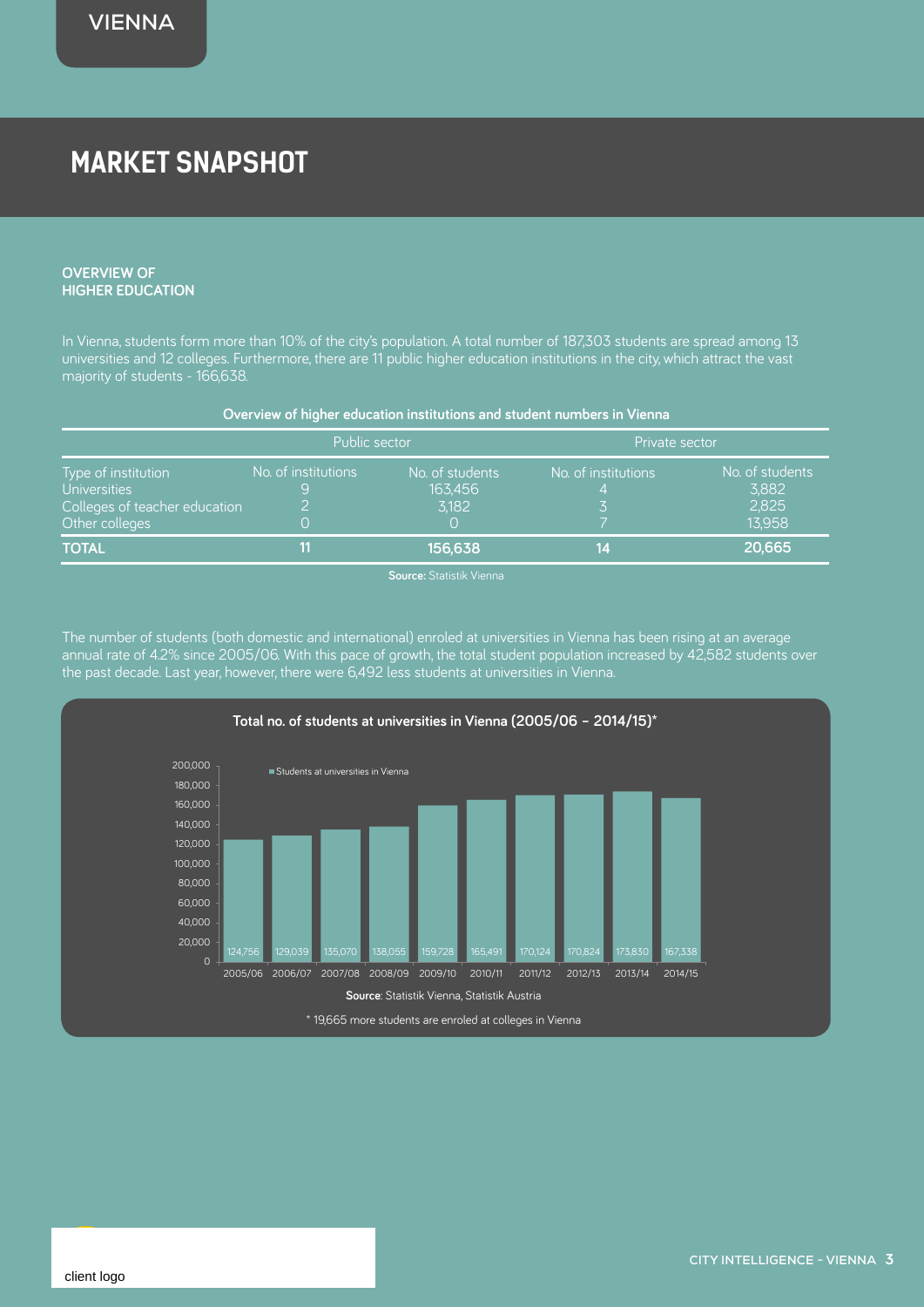### **MARKET SNAPSHOT**

### **INTERNATIONALISATION OF HIGHER EDUCATION IN THE CITY**

Thanks to its international nature, Vienna enjoys popularity among international students and higher education institutions collectively served 48,313 of them in the 2014/15 academic year. This represented 26% of all students in Vienna, a city with one of the highest concentrations of international students in Europe.

### **COUNTRIES OF ORIGIN INTERNATIONAL STUDENTS**

No data is available to provide insight into the origin of international students in Vienna. The table below illustrates the top 10 source countries of international students enroled at the largest university in Vienna (University of Vienna which caters to 49% of the total international student population in the city). The figures below indicate that Vienna predominantly attracts students from surrounding countries, rather than long-haul source markets.

| No. of students | % of all international students |
|-----------------|---------------------------------|
| 8,537           | 18%                             |
| 1,471           | 3%                              |
| 1,447           | 3%                              |
| 952             | 2%                              |
| 816             | 2%                              |
| 792             | 2%                              |
| 767             | 2%                              |
| 709             | 2%                              |
| 693             | 1%                              |
| 692             | 1%                              |
|                 |                                 |

#### **Top countries of origin of international students at The University of Vienna (2014/15)**

**Source:** The University of Vienna

### **STUDENT ACCOMMODATION MARKET**

The majority of students prefer to rent a room in a privately owned shared flat/apartment that is usually called "WG" (flat communities). The main advantages of cohabitation are: lower cost of shared premises (by a max. of 10 students at times), larger available space for students and a lack of rules that might be present at religious or social student residences.

Students who rent a private room through a real estate agent have to follow the Austrian law and pay two month advance in rent, and minimum one month refundable deposit. If a rental contract ends after a year or two, the process then needs to be repeated again.

In Vienna, and Austria in general, communal, social and cooperative housing that is usually co-sponsored by local authorities like Land Wien, and often provided by co-operatives, societies and foundations has been common practice for over 150 years. This type of housing includes student residences, homes for the elderly and flats for migrants.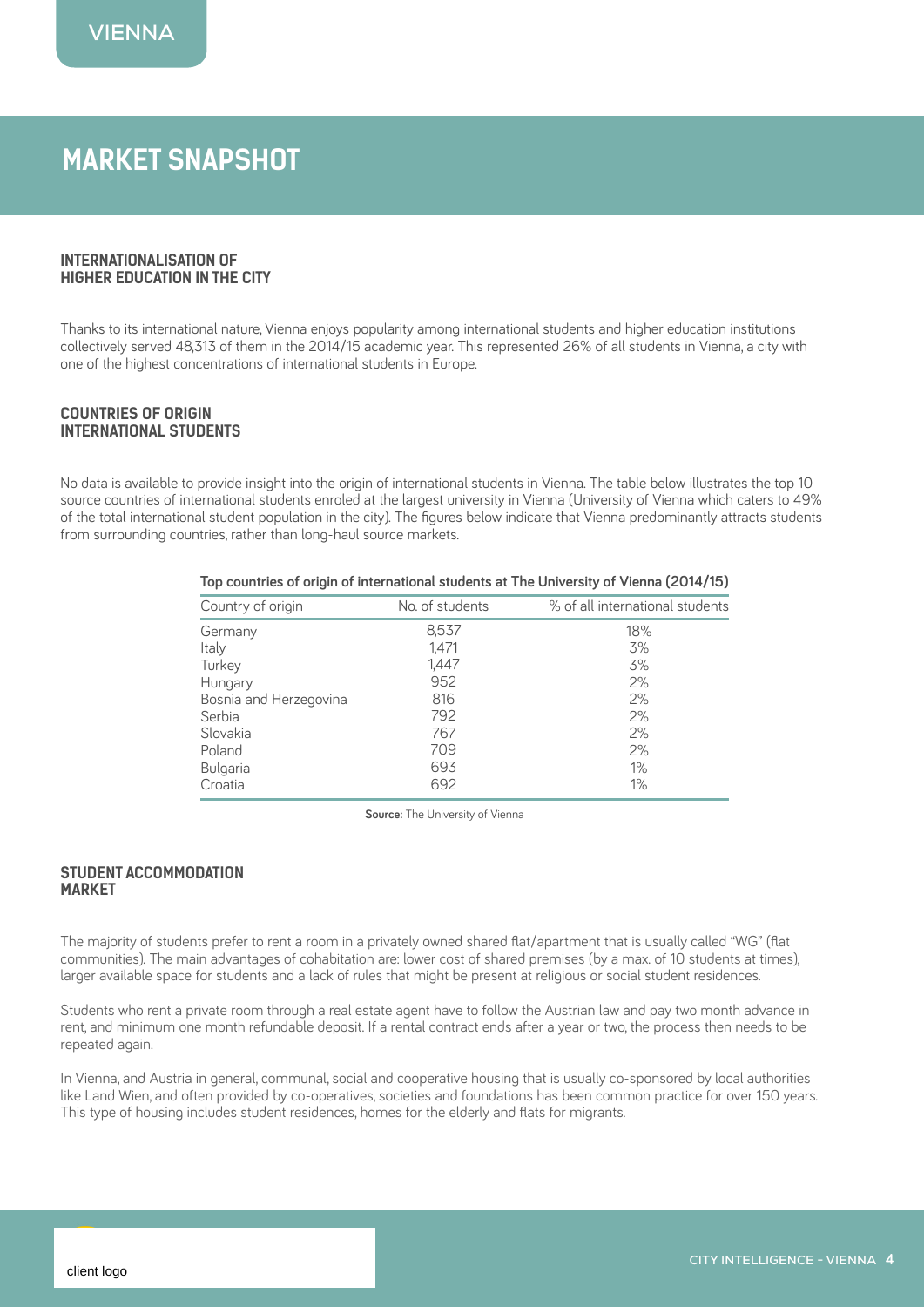# Market snapshot **MARKET SNAPSHOT**

### **STUDENT ACCOMMODATION MARKET SATURATION**

A total of 103 student residences operate 13,667 beds. Students who apply for a bed in a student residence have to wait in a queue for several months. Therefore, they tend to apply in advance – before a need for the actual accommodation arises. This means that student residences usually operate at full capacity.

### **No. of student residences in Vienna and their capacity**

| Type of ownership                                    | No. of residences         | No. of beds            |
|------------------------------------------------------|---------------------------|------------------------|
| <b>Public</b><br>Private<br>University owned/managed | 81<br>20<br>$\mathcal{P}$ | 11,709<br>1,813<br>145 |
| <b>TOTAL</b>                                         | 103                       | 150,403                |

**Source:** StudentMarketing

### **MAJOR STUDENT HOUSING PROVIDERS**

A majority of the student houses belong in the category of non-private residences. These are owned or run by Christian organisations, cooperatives, societies, foundations, trade unions, hostel associations, political parties, charities, regions of Austria, City of Vienna and even the Republic of Slovenia. With the exception of the BOKU university, higher education institutions do not own or run student residences.

### **PRIVATE STUDENT HALLS OF RESIDENCE**

Legal regulations describe student residences as social buildings that

should be run as a non-profit activity, and are therefore not strictly commercial. An exception to the non-commercial rule is granted to several student residences that accommodate students for 9 months and tourists for 3 months, and support the (renovation) budget of the foundations or societies that run them (e.g. Porzellaneum, Kolping).

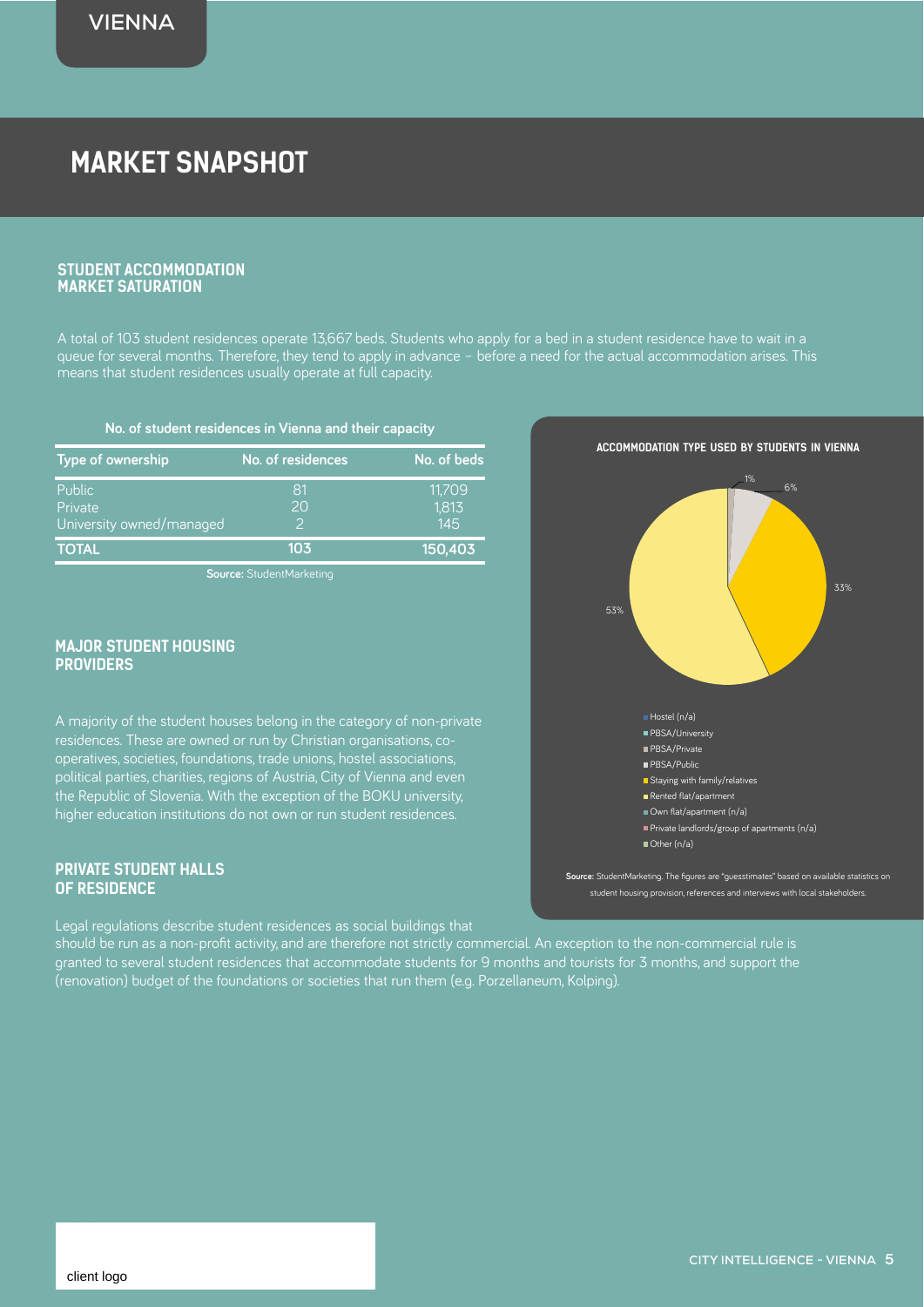### **MARKET SNAPSHOT**

Among typical private residences, the most visible are:

- up-market City Life Apartments offering 182 beds for students in 10 buildings
- Linked Living (by Corestate Capital), one of the recent additions to student housing stock in Vienna. The residence was opened on 30th September and offers 594 apartments.

### **STUDENT ACCOMMODATION PIPELINE AND CURRENT STATE OF INVESTMENT IN STUDENT HOUSING**

The first signs of a possibility to consider and open independent private student residences in Vienna have been emerging recently.

This pipeline includes Kolping House Meiding (currently under renovation) and slated to open in 2017 and 2 Akademikerhilfe student residences, opening this month (October 2015).

In addition to these, it is highly possible that Linked Living student residence will change its owner in the future.